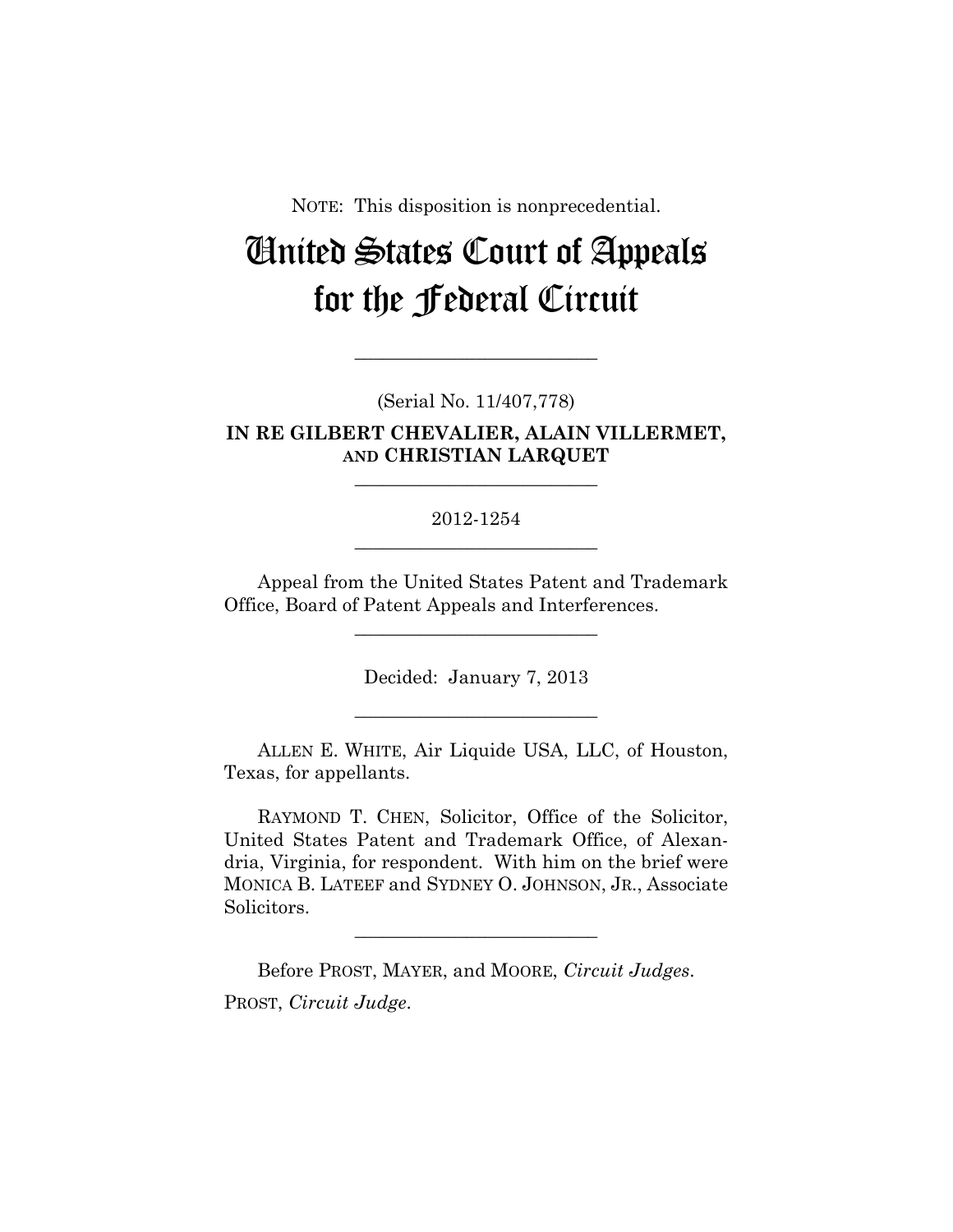Gilbert Chevalier, Alain Villermet, and Christian Larquet ("Chevalier") appeal from a decision of the Board of Patent Appeals and Interferences ("Board"). The Board affirmed the examiner's rejection of claims 1-6, 8, 9, 11 and 12 of U.S. Patent Application 11/407,778 ("Chevalier Application") covering a device for stirring a liquid in a reactor and for injecting gas into the liquid in order to form a gas-liquid dispersion under 35 U.S.C. § 103. We *affirm*.

#### I. BACKGROUND

#### A. The Chevalier Application

The claims of the Chevalier Application are drawn to a device that stirs a liquid while injecting a gas into the liquid in order to form a gas-liquid dispersion. Claim 1 is representative:

A device for stirring a liquid in a reactor and for injecting a gas into the said liquid in order to form a gas-liquid dispersion, comprising:

a) a drive device positioned above the reactor, provided with a vertical output shaft fitted at its lower end with at least one axial flow rotor immersed in the liquid;

b) means for introducing gas above the axial flow rotor; and

c) a deflector placed above the axial flow rotor preventing the gas-liquid dispersion from rising, wherein said device comprises a deflector secured to the shaft placed below the axial flow rotor converting the axial flow of the said rotor into a radial flow.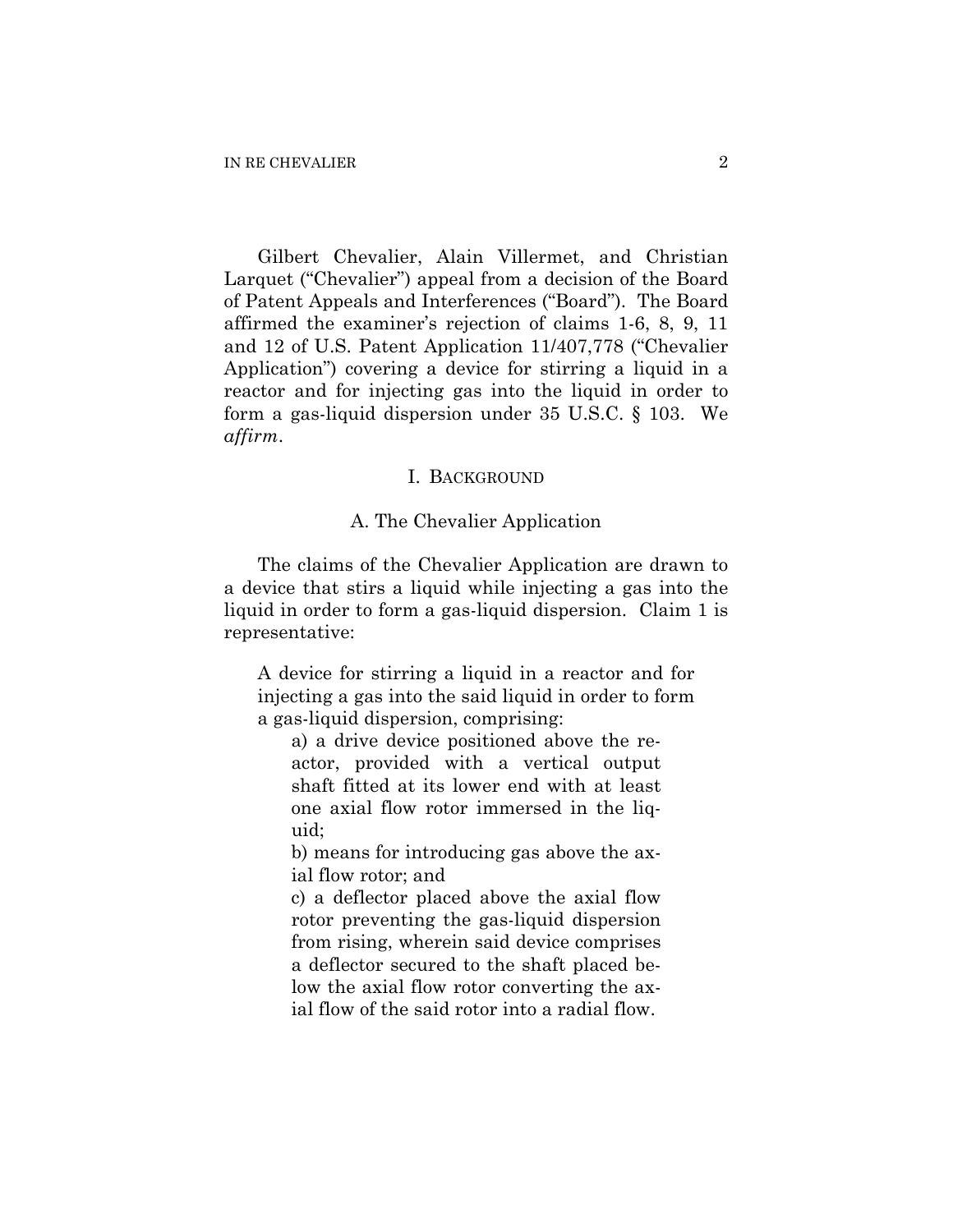The claimed apparatus comprises a drive device, which has a vertical output shaft fitted with one or more axial rotors and deflector at its lower end. During operation the shaft is immersed in liquid and a deflector, which is attached to the shaft below the rotor, converts the axial flow into a radial flow. The drive device also includes a means for introducing gas above the axial flow rotor and a second deflector, placed above the axial flow rotor, to prevent the gas-liquid dispersion from rising. The specification explains that one of the essential features of the invention lies in the deflector that is placed below the axial flow rotor and converts the axial flow created by the rotor into a radial flow.

#### B. Proceedings Below

The Board affirmed the examiner's rejection under 35 U.S.C. § 103(a) based on the following prior art: (1) U.S. Patent No. 4,290,885 issued September 22, 1981 to Dochan Kwak ("Kwak") (2) U.S. Patent No. 4,310,437 issued January 12, 1982 to Anselm Schreiber ("Schreiber"); (3) U.S. Patent No. 6,142,458 issued November 7, 2000 to Richard A. Howk ("Howk"); and (4) U.S. Patent No. 6,270,061 issued August 7, 2001 to Florent Bouquet et al. ("Bouquet"). Claims 1-6, 8, 9, and 11 were rejected as obvious over the combination of Kwak and either Howk or Schreiber.<sup>1</sup> Claim 12 was rejected as obvious over the combination of Kwak and either Howk or Schreiber in view of Bouquet. Chevalier limits his challenge of the Board's decision to claim 1 and does not argue that the other claims are independently patentable. As such, we limit our discussion to claim 1.

 $\overline{a}$ 

<sup>&</sup>lt;sup>1</sup> The Board found the Schreiber and Howk references to be cumulative and selected only Howk for discussion. Likewise, we too limit our discussion to the Howk reference.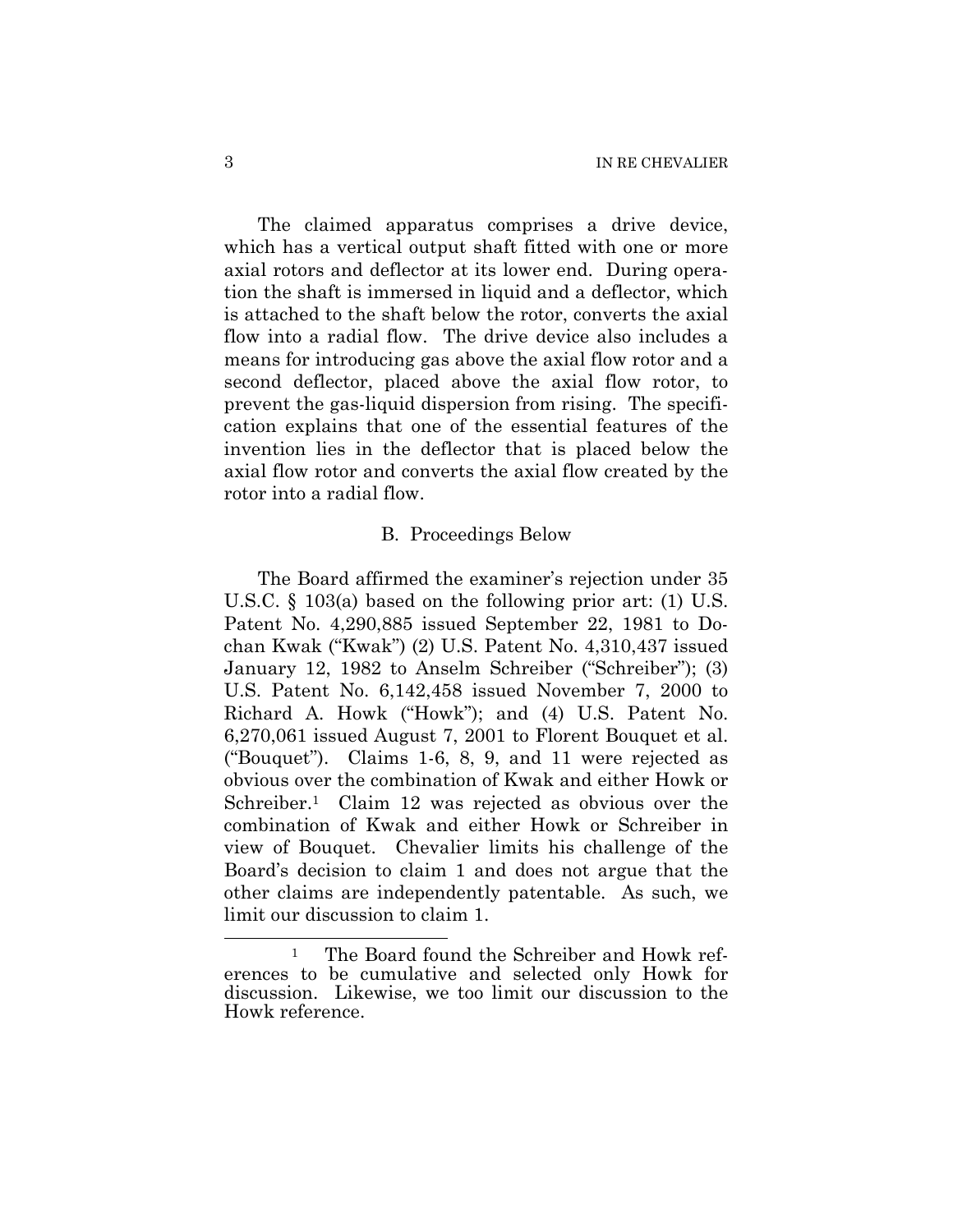Kwak teaches a device for injecting a gas into a liquid that creates a flow pattern in the gas-liquid mixture to achieve effective aeration. The Board found that Kwak teaches each limitation of claim 1, except that Kwak's deflector is not attached to the drive shaft. The Kwak deflector, like the Chevalier deflector, is placed below the rotor and converts the axial flow of the liquid-gas mixture into radial flow. The Kwak deflector, however, is attached to the floor of the basin rather than the drive shaft.

Howk also teaches a device for dispersing gas into a liquid. Howk utilizes a deflector to covert the axial flow of the liquid-gas mixture into radial flow. Like the deflector of the claimed invention, the Howk deflector is secured to the drive shaft below the rotor.

The examiner found and the Board agreed that it would have been obvious to one skilled in the art to modify the Kwak device in view of the teachings of Howk by attaching the deflector to the drive shaft in order to facilitate a more rapid and more complete conversion of axial flow to radial flow in the gas-liquid mixture.

#### II. DISCUSSION

### A. Standard of Review

"Obviousness is a question of law based on underlying findings of fact." *In re Kubin*, 561 F.3d 1351, 1355 (Fed. Cir. 2009). Factual inquiries relevant to the obviousness determination include: (1) the scope and content of the prior art, (2) the differences between the prior art and the claims at issue, (3) the level of ordinary skill in the pertinent art, and (4) secondary considerations of nonobviousness. *KSR Int'l Co. v. Teleflex Inc.*, 550 U.S. 398, 406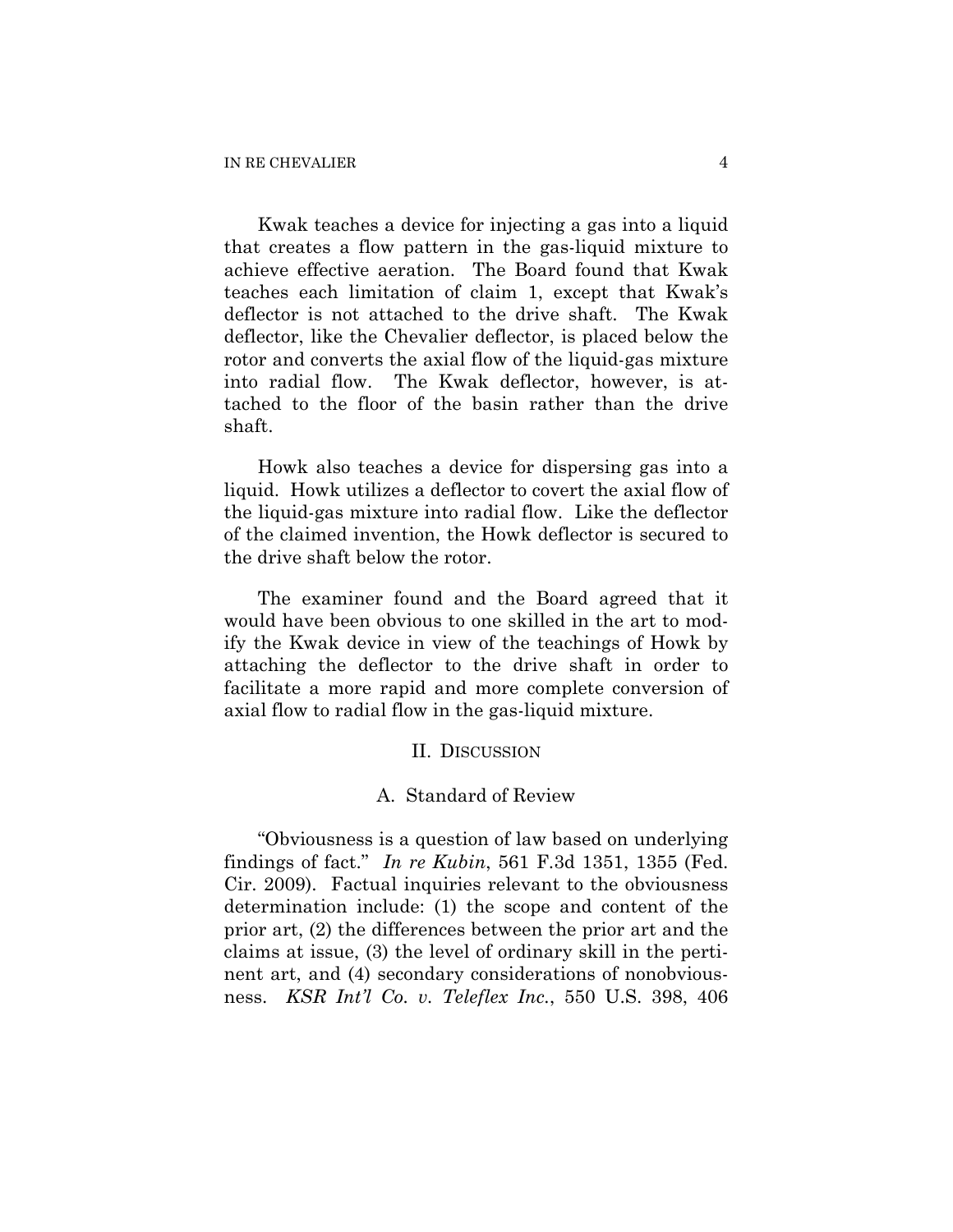(2007) (citing *Graham v. John Deere Co. of Kan. City*, 383 U.S. 1, 17-18 (1966)). Additionally, "[t]he presence or absence of a motivation to combine references in an obviousness determination is a pure question of fact." *In re Gartside*, 203 F.3d 1305, 1316 (Fed. Cir. 2000). This court reviews the Board's determination of obviousness de novo and the Board's factual findings for substantial evidence. *Id.* Substantial evidence is "such relevant evidence as a reasonable mind might accept as adequate to support a conclusion." *Consol. Edison Co. v. NLRB*, 305 U.S. 197, 229 (1938). "[T]he possibility of drawing two inconsistent conclusions from the evidence does not prevent an administrative agency's finding from being supported by substantial evidence." *Consolo v. Fed. Mar. Comm'n*, 383 U.S. 607, 620 (1966).

#### B. Obviousness

Chevalier contends that there is no motivation to combine the teachings of Kwak and Howk because the resulting combination would be inoperable. Chevalier bases his argument on his own interpretive drawings, which allegedly demonstrate that a literal physical combination of the Kwak and Howk devices would not effectively convert the axial flow of the gas-liquid mixture to radial flow. According to Chevalier, the combination device would direct the radial liquid flow into the wall of a tube wall found in the Kwak device, thus preventing the gas-liquid mixture from achieving suitable aeration. The examiner disagreed and explained that the length of the drive shaft could be easily modified by one of ordinary skill in order to avoid this alleged problem associated with physically combining the prior art devices. The Board reviewed Chevalier's contentions and the examiner's answer and chose to credit the examiner's explanation.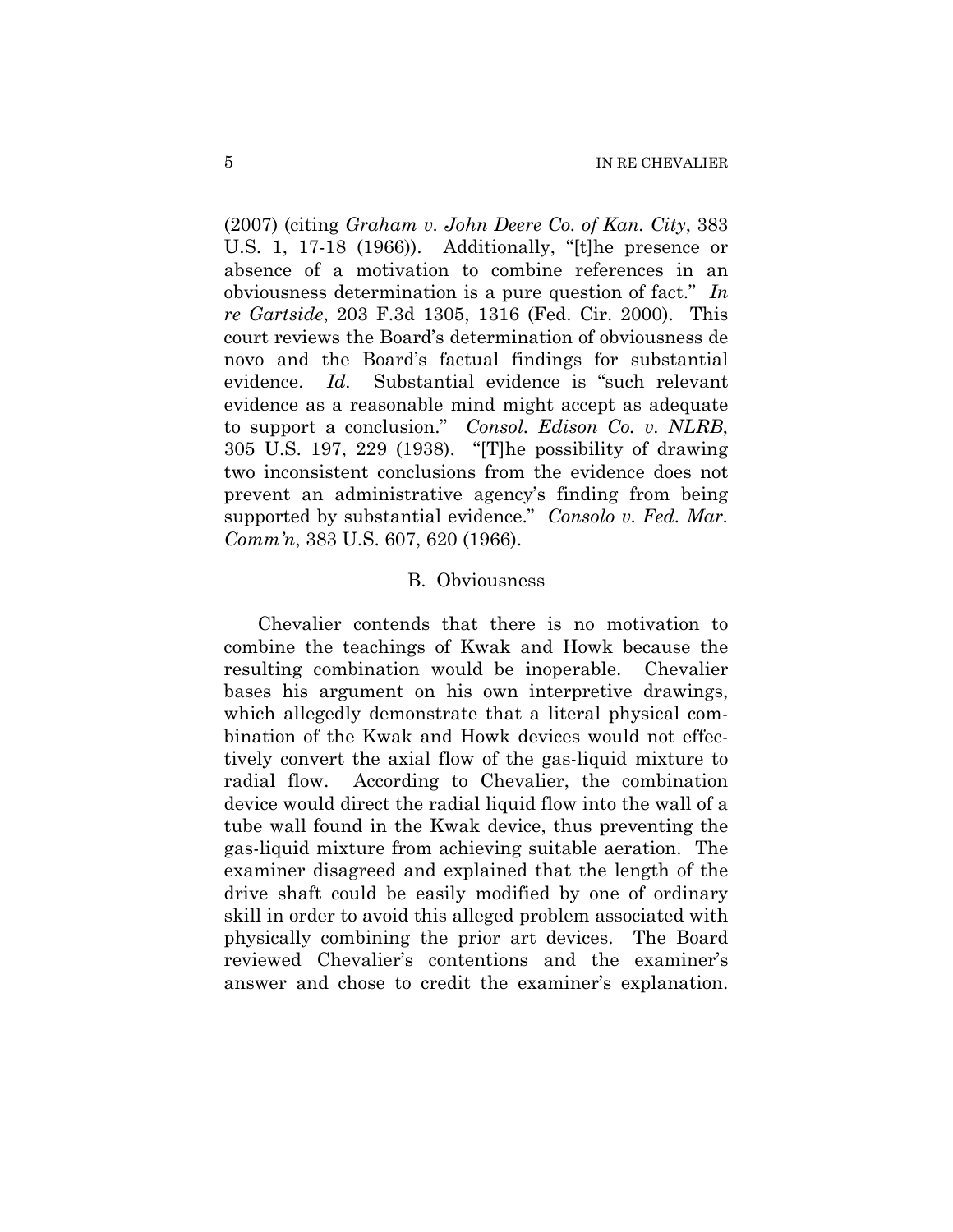We find the Board's determination both well reasoned and supported by substantial evidence.

Moreover, Chevalier's arguments demonstrate that he misapprehends the nature of the obviousness inquiry. The obviousness inquiry does not ask "whether the references could be physically combined but whether the claimed inventions are rendered obvious by the teachings of the prior art as a whole." *In re Etter*, 756 F.2d 852, 859 (Fed. Cir. 1985) (en banc); *see also In re Keller*, 642 F.2d 413, 425 (CCPA 1981) (stating "[t]he test for obviousness is not whether the features of a secondary reference may be bodily incorporated into the structure of the primary reference"). Rather, in a case such as this where each of the elements of the claim are known to the art, the obviousness inquiry requires a finding that the combination of known elements was obvious to a person with ordinary skill in the art. *KSR*, 550 U.S. at 420. Here, each of the elements of the claim is taught by Kwak with the exception that the Kwak deflector is not attached to the drive shaft. This deficiency in Kwak is supplemented by Howk, which teaches a deflector attached to the drive shaft. The examiner found, and the Board affirmed, that one of ordinary skill would be motivated to modify Kwak in view of Howk because the modification "would facilitate a more rapid and more complete conversion from axial flow to radial flow of the liquid exiting from the bottom of the device." *Ex Parte Gilbert Chevalier, Alain Villermet & Christian Larquet*, No. 2010-008166, 2011 WL 6747404 (B.P.A.I. Dec. 21, 2011). Chevalier does not challenge this finding. Accordingly, we find no error in the Board's determination that Kwak and Howk could be combined to achieve the claimed invention, nor do we find any error in the Board's determination that one of ordinary skill would be motivated to combine these references to achieve an aeration device that more rapidly and more completely